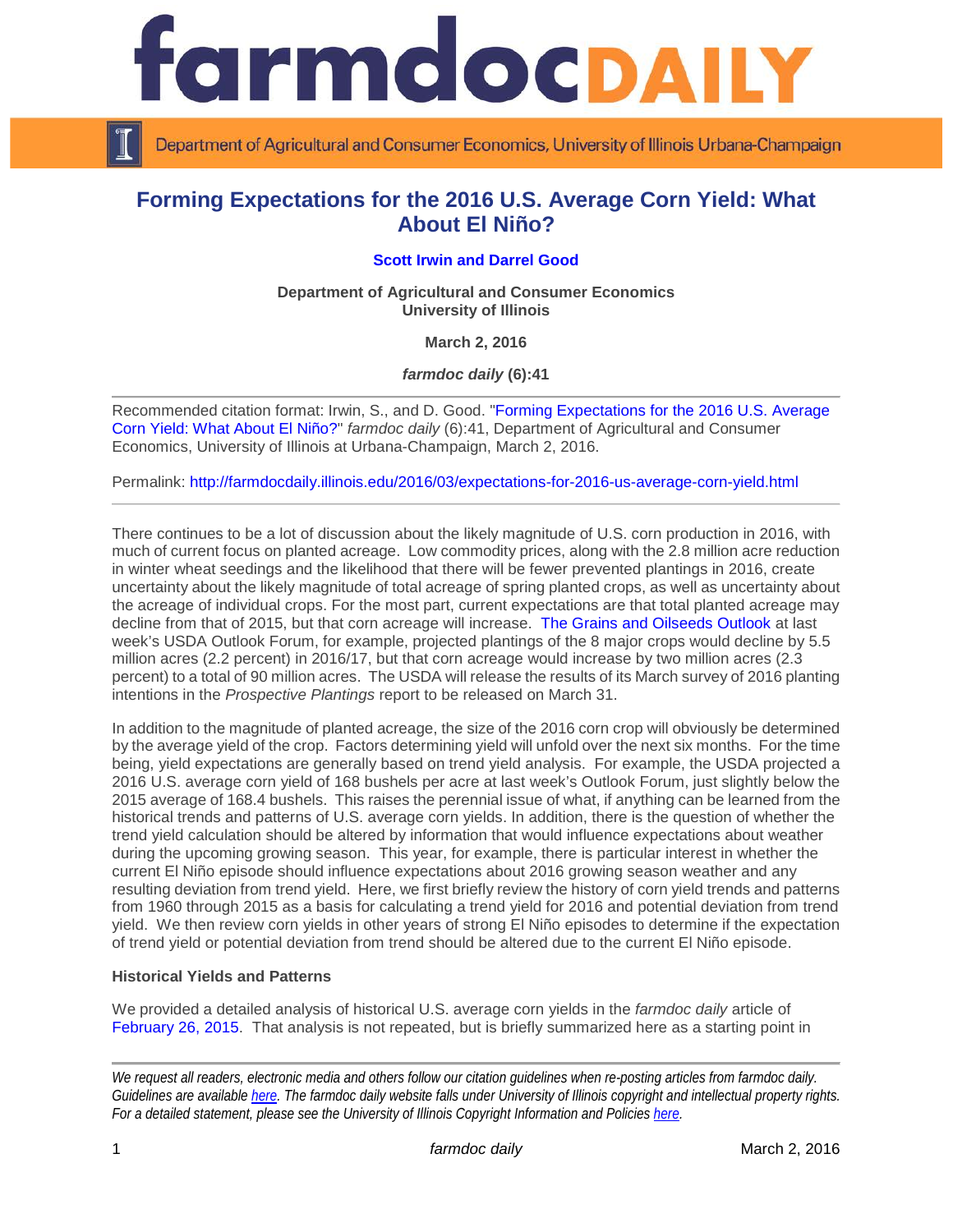forming yield expectations for 2016. We continue to maintain that U.S. average corn yield expectations should be based on the longest sample of data with a stable trend yield component. Since we have been unable to find significant evidence of trend yield shifts since 1960 in previous research (e.g., [Tannura, Irwin,](http://www.farmdoc.illinois.edu/marketing/mobr/mobr_08-02/mobr_08-02.pdf)  [and Good, 2008a\)](http://www.farmdoc.illinois.edu/marketing/mobr/mobr_08-02/mobr_08-02.pdf), we argue that the period of 1960-2015 best meets this criterion. As shown in Figure 1, U.S. average corn yields have trended higher since 1960. We found that a linear trend is the best fit to actual average yields over that period, explaining 89.2 percent of the variation in annual average yields. Yields have increased at a rate of 1.82 bushels per acre per year, but there has been substantial year-to-year variation from trend yield, as shown in Figure 2. Over the 56-year period, the average yield was above the trend yield in 61 percent of the years and below the trend in 39 percent of the years. Since all deviations from a linear trend must sum to zero, this means that in the 39 percent of years with a below trend yield the deviations were on average larger than the deviations in the more frequent years when yields were above trend. Specifically, the average deviation below trend was 9.5 bushels while the average deviation above trend was 6.1 bushels. The largest deviation below trend was 33.8 bushels (2012) while the largest deviation above trend was 18 bushels (2004). The deviation below trend yield exceeded 6.0 bushels in 13 years, or 23 percent of the time, and the deviation above trend equaled or exceeded 6.0 bushels in 15 years, or 27 percent of the time. The frequency and magnitude of deviations are logical for the following reasons: good (normal) growing season weather occurs more frequently than poor weather and good growing season weather helps corn yields less than poor weather hurts yields due to the non-linearity of the relationship between corn yields and precipitation (e.g., [Tannura, Irwin, and Good,](http://www.farmdoc.illinois.edu/marketing/morr/morr_08-01/morr_08-01.pdf)  [2008b;](http://www.farmdoc.illinois.edu/marketing/morr/morr_08-01/morr_08-01.pdf) [Irwin, Good, and Tannura, 2009\)](http://www.farmdoc.illinois.edu/marketing/mobr/mobr_09-01/mobr_09-01.pdf).



In addition to showing large positive and negative deviations from trend, the previous analysis (*farmdoc daily*[, February 26, 2015\)](http://farmdocdaily.illinois.edu/2015/02/expectations-for-2015-us-average-corn-yield.html) found that the duration of consecutive years with above- or below-trend yields has varied considerably and the correlation between yield deviations in consecutive years is negligible. This diverse and largely random set of yield patterns suggests that the most objective early-season yield expectation for any year, including 2016, should be based on the trend of actual yields. Figure 1 indicates that the best linear fit of actual yields in the U.S. from 1960 through 2015 results in an "unconditional" trend calculation for 2016 of 164.2 bushels. This methodology actually results in a slight under-estimate of trend yield due to the asymmetric effect of weather on actual yields (as indicated above) so that the impact of technology (trend) is under-estimated due to sharp reductions in yield from poor weather years, such as 1974, 1983, 1988, 1993, and 2012. Our previous research on crop weather models that adjust for the asymmetric effect of weather on crop yields indicates the downward bias is about one-tenth of a bushel for trend coefficients [\(Irwin, Good, and Tannura, 2009\)](http://www.farmdoc.illinois.edu/marketing/mobr/mobr_09-01/mobr_09-01.pdf). This translates into a downward bias in unconditional trend yield forecasts at the national level of about two bushels per acre. If we add this bias estimate to the unconditional trend yield estimate of 164.2 bushels per acre the result is a corn trend yield projection of 2 *farmdoc daily* March 2, 2016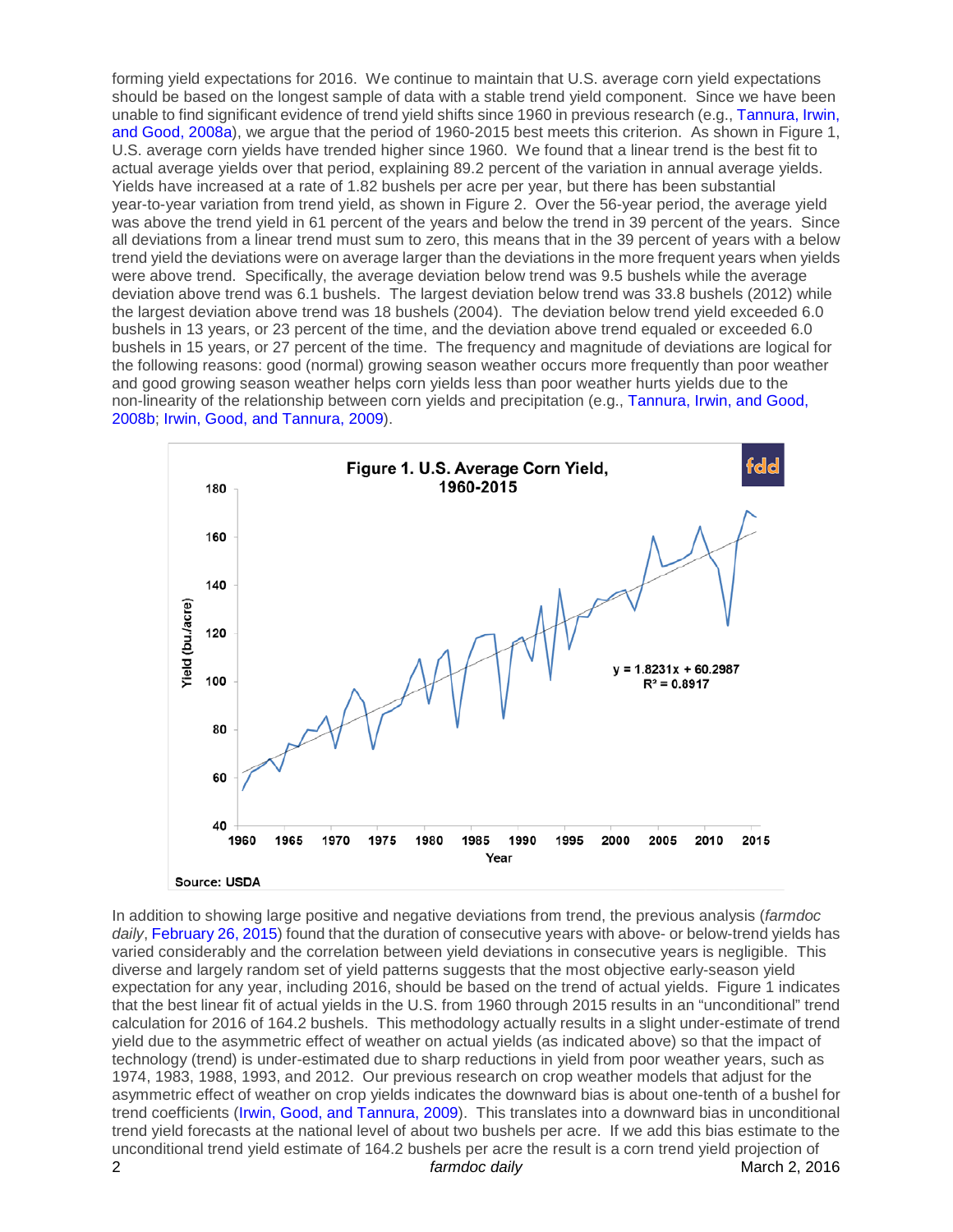166.2 bushels for 2016. Based on historical yield deviations from the unconditional trend, the probability of yield being below (above) trend in 2016 is 39 (61) percent. The probability of yields being below (above) the unconditional trend by six bushels or more is about 23 (27) percent. Note that our trend yield estimate of 166.2 bushels is slightly lower than the USDA estimate of 168 bushels released during the [Grains and](http://www.usda.gov/oce/forum/2016_speeches/GO_AOF2016_FINAL.pdf)  [Oilseeds Outlook](http://www.usda.gov/oce/forum/2016_speeches/GO_AOF2016_FINAL.pdf) at last week's USDA Outlook Forum. The USDA uses a different sample period and a crop weather model to generate trend yield estimates for corn, so it is not surprising that differences emerge. The important point is that the difference, 1.8 bushels, is not large.



#### **What About El Niño?**

There is considerable discussion about the potential impact of the current El Niño episode on U.S. summer weather and the resulting effect on corn yields. The question is: Should the trend yield expectation, as well as the probabilities of above or below trend yield, be adjusted due to this episode? We start with a brief discussion of what constitutes an El Niño episode and then examine the historical record of corn yields in years with events similar to the current one.

As defined by the [National Oceanic and Atmospheric Administration](https://www.climate.gov/news-features/understanding-climate/el-ni%C3%B1o-and-la-ni%C3%B1a-frequently-asked-questions) (NOAA), "El Niño and La Niña are opposite phases of a natural climate pattern across the tropical Pacific Ocean that swings back and forth every 3-7 years on average. Together, they are called ENSO, which is short for El Niño-Southern Oscillation. The ENSO pattern in the tropical Pacific can be in one of three states: El Niño, Neutral, or La Niña. El Niño (the warm phase) and La Niña (the cool phase) lead to significant differences from average ocean temperatures, winds, surface pressure, and rainfall across parts of the tropical Pacific. Neutral indicates that conditions are near their long-term average." The definition encompasses four weather factors (temperature, wind, rainfall and surface pressure) and a rather vague description of the geographical location of these factors. The definitions are further refined [here](https://www.climate.gov/news-features/blogs/enso/what-el-ni%C3%B1o%E2%80%93southern-oscillation-enso-nutshell) as:

*El Niño: A warming of the ocean surface, or above-average sea surface temperatures (SST), in the central and eastern tropical Pacific Ocean. Over Indonesia, rainfall tends to become reduced while rainfall increases over the tropical Pacific Ocean. The low-level surface winds, which normally blow from east to west along the equator ("easterly winds"), instead weaken or, in some cases, start blowing the other direction (from west to east or "westerly winds").*

*La Niña: A cooling of the ocean surface, or below-average sea surface temperatures (SST), in the central and eastern tropical Pacific Ocean. Over Indonesia, rainfall tends to increase while rainfall*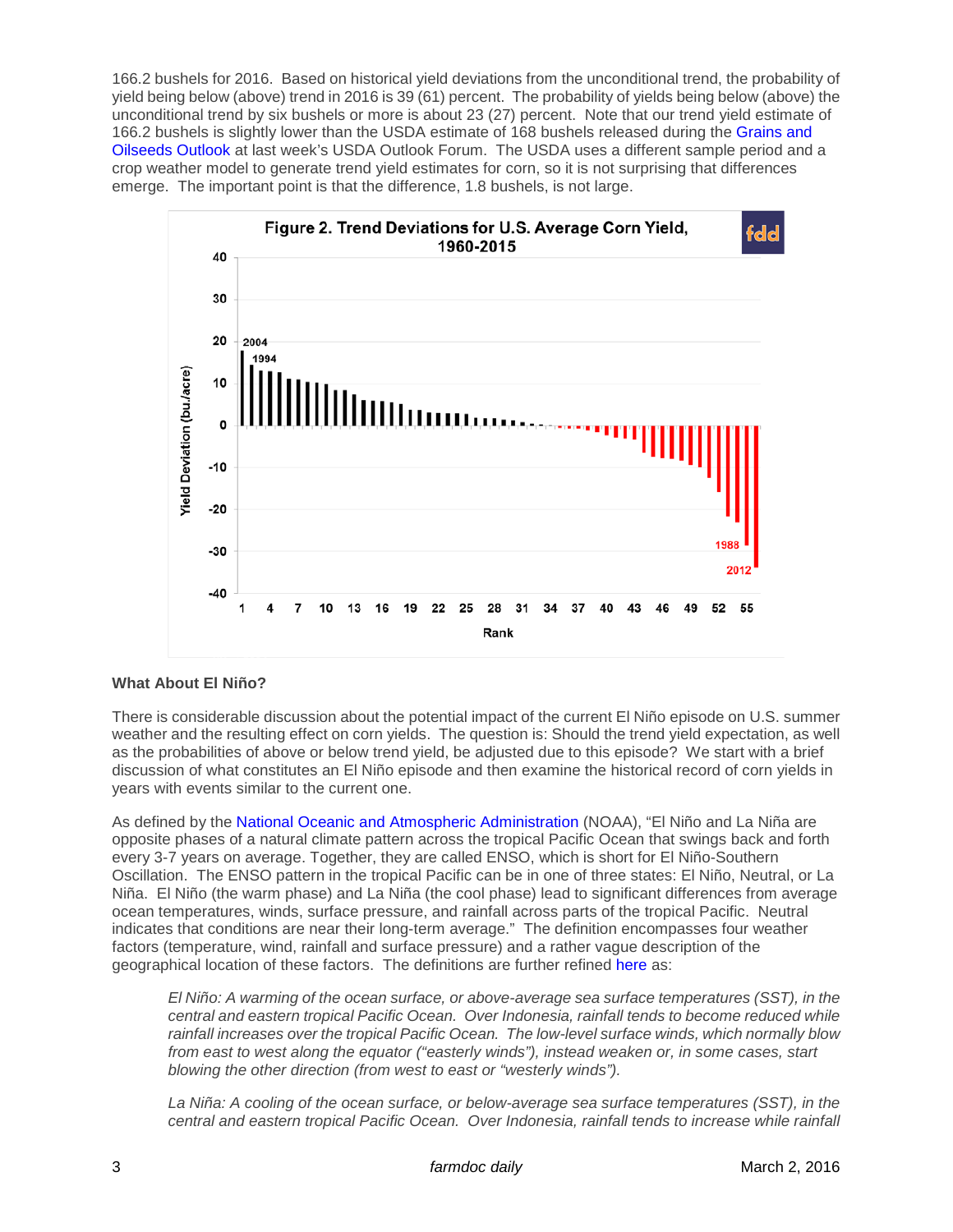*decreases over the central tropical Pacific Ocean. The normal easterly winds along the equator become even stronger.*

*Neutral: Neither El Niño or La Niña. Often tropical Pacific SSTs are generally close to average* 

These definitions center on sea surface temperatures in the eastern and central Pacific Ocean and are the popular way to describe the ENSO episodes. For our purposes, then, El Niño episodes occur when the Oceanic Niño Index (ONI-three month running mean) in that central and eastern Pacific region (Niño 3.4 region) reaches 0.5<sup>o</sup>C above average. The strength of the El Niño is measured by the magnitude of the deviation in the three-month running mean temperature from the average temperature, where average temperature is based on centered 30-year base periods updated every five years. Figure 3 shows the [official ONI data](http://www.cpc.ncep.noaa.gov/products/analysis_monitoring/ensostuff/ensoyears.shtml) from January 1960 through December 2015. The current El Niño episode is considered one of the strongest episodes since 1960, with the three-month mean temperature exceeding the average temperature by 2.3°C in the three months ending January 2016.



Since our interest is in "strong" El Niño episodes that precede the U.S. corn growing season, like the present one, we specifically consider episodes that occur in the portion of the pre-plant period extending from September of the previous calendar year to March of the current year, regardless of how and when the episode eventually transitioned to either neutral or La Niña conditions. We further define strong El Niño episodes as those in which the peak actual three-month running mean temperature exceeded the long run average temperature by at least  $1^{\circ}$ C. The 12 El Niño episodes that meet these two criteria are labeled in Figure 3. The three previous episodes that most closely resemble the current episode occurred in 1972-73, 1987-88, and 1997-98. Readers should note that there are other measures of "strong" El Niño episodes that we have not considered, and these other measures may result in a different set of analog years to 2016.

Table 1 presents more detail on the conditions during each of the 12 previous El Niño episodes that meet our definition of strong, and the trend deviation for the average U.S. corn yield in the second year of each pair. Specifically, for each of those episodes, we show the peak temperature anomaly (ranked from lowest to highest), the month of the peak anomaly, the crop year following the peak anomaly, and the yield deviation from trend in those crop years. We also calculate the average yield deviation from trend for all years with a peak anomaly of at least 1<sup>o</sup>C, at least 1.5<sup>o</sup>C, and at least 2<sup>o</sup>C.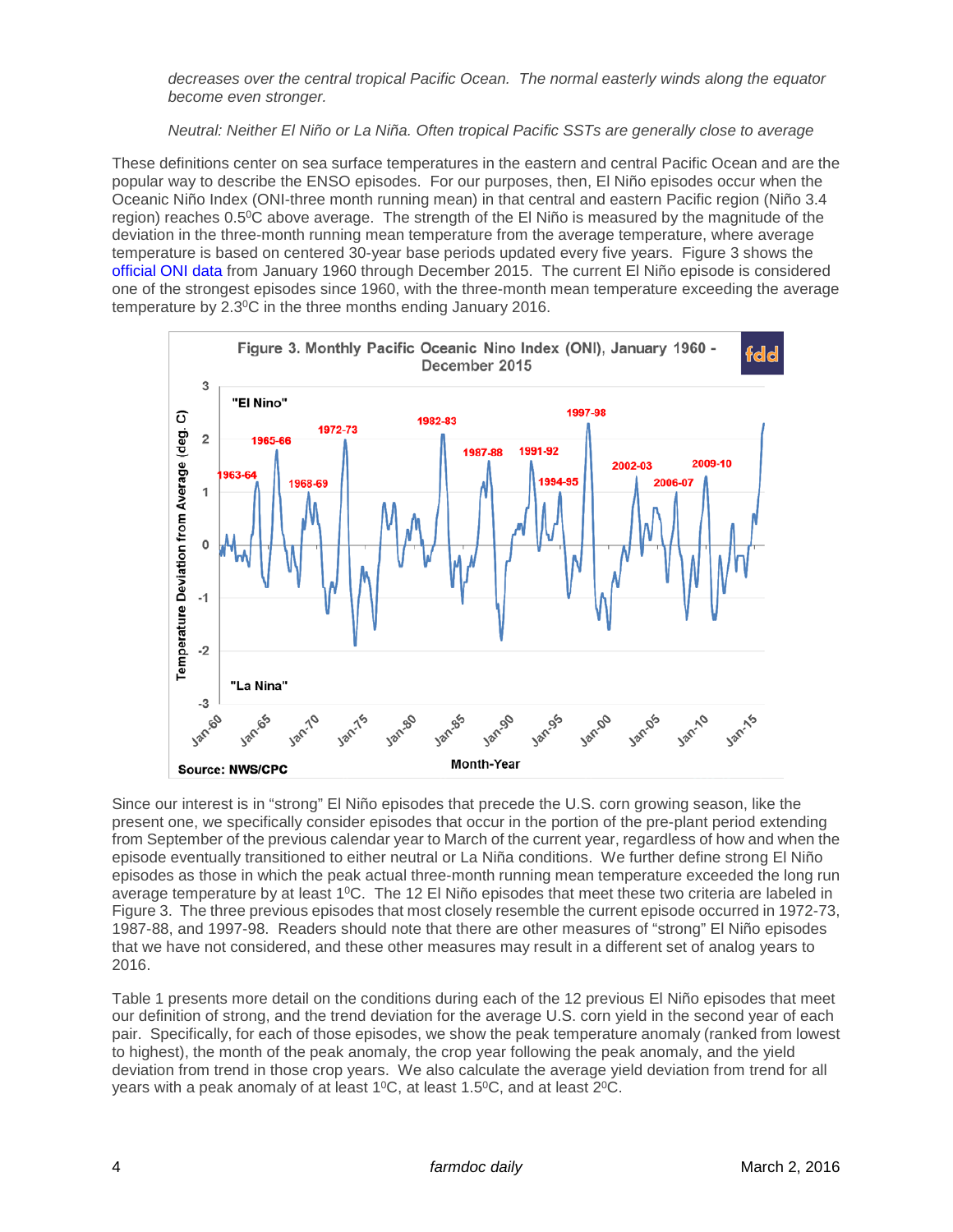|                                                                      | <b>Peak Temperature</b>  | <b>Month of</b> | Crop | <b>Yield Deviation</b> |
|----------------------------------------------------------------------|--------------------------|-----------------|------|------------------------|
| <b>Episode</b>                                                       | Anomaly (deg. C)         | Peak            | Year | from Trend (bu./ac.)   |
| 1968-69                                                              | 1.0                      | Feb-69          | 1969 | 7.4                    |
| 1994-95                                                              | 1.0                      | Dec-94          | 1995 | $-12.4$                |
| 2006-07                                                              | 1.0                      | Dec-06          | 2007 | 2.9                    |
| 1963-64                                                              | 1.2                      | Nov-63          | 1964 | $-6.5$                 |
| 2002-03                                                              | 1.3                      | <b>Nov-02</b>   | 2003 | 1.7                    |
| 2009-10                                                              | 1.3                      | Jan-10          | 2010 | $-0.7$                 |
| 1987-88                                                              | 1.6                      | Sep-87          | 1988 | $-28.6$                |
| 1991-92                                                              | 1.6                      | Jan-92          | 1992 | 11.0                   |
| 1965-66                                                              | 1.8                      | <b>Nov-65</b>   | 1966 | 0.0                    |
| 1972-73                                                              | 2.0                      | <b>Nov-72</b>   | 1973 | 5.5                    |
| 1982-83                                                              | 2.1                      | $Jan-83$        | 1983 | $-23.0$                |
| 1997-98                                                              | 2.3                      | Dec-97          | 1998 | 3.0                    |
|                                                                      | Average trend deviation: |                 |      |                        |
| Peak temperature $\geq 1.0$                                          |                          |                 |      | $-3.3$                 |
| Peak temperature $\geq 1.5$                                          |                          |                 |      | $-5.3$                 |
| Peak temperature $\geq 2.0$                                          |                          |                 |      | $-4.8$                 |
| 2015-16                                                              | 2.3                      | Dec-15          | 2016 | ?                      |
| Note: Peak temperature anomaly is reported as deviation from average |                          |                 |      |                        |

**Table 1. Major El Niño Episodes During the Preseason Period (Sep.- Mar.) and U.S. Trend Yield Deviations for Corn, 1960-2015**

The pattern of U.S. average corn yields in years following such strong El Niño episodes paints a mixed picture:

- 1) The average yield in those years was three to five bushels below trend, depending on how the years are grouped by strength of the El Niño.
- 2) The deviation from trend ranged from -28.6 bushels to 11 bushels.
- 3) The average yield was below trend 42 percent of the time (five years), compared to the 1960-2015 unconditional average of 39 percent. The yield was more than six bushels below trend 33 percent of the time (four years), compared to the 1960-2015 unconditional average of 23 percent.
- 4) Of the seven years that the U.S. average yield was at least 10 bushels below trend, 3 followed a strong El Niño.
- 5) The average yield was equal to or above trend 58 percent of the time (seven years), compared to the 1960-2015 unconditional average of 61 percent. The yield was more than six bushels above trend 8 percent of the time (one year), compared to the 1960-2015 unconditional average of 25 percent. If the 1972-73 deviation of 5.5 bushels is included, the percentage doubles to 16 percent.
- 6) Of the nine years since 1960 when the average yield was at least 10 bushels above trend, only one followed a strong El Niño episode.

 $\mathbf{r}$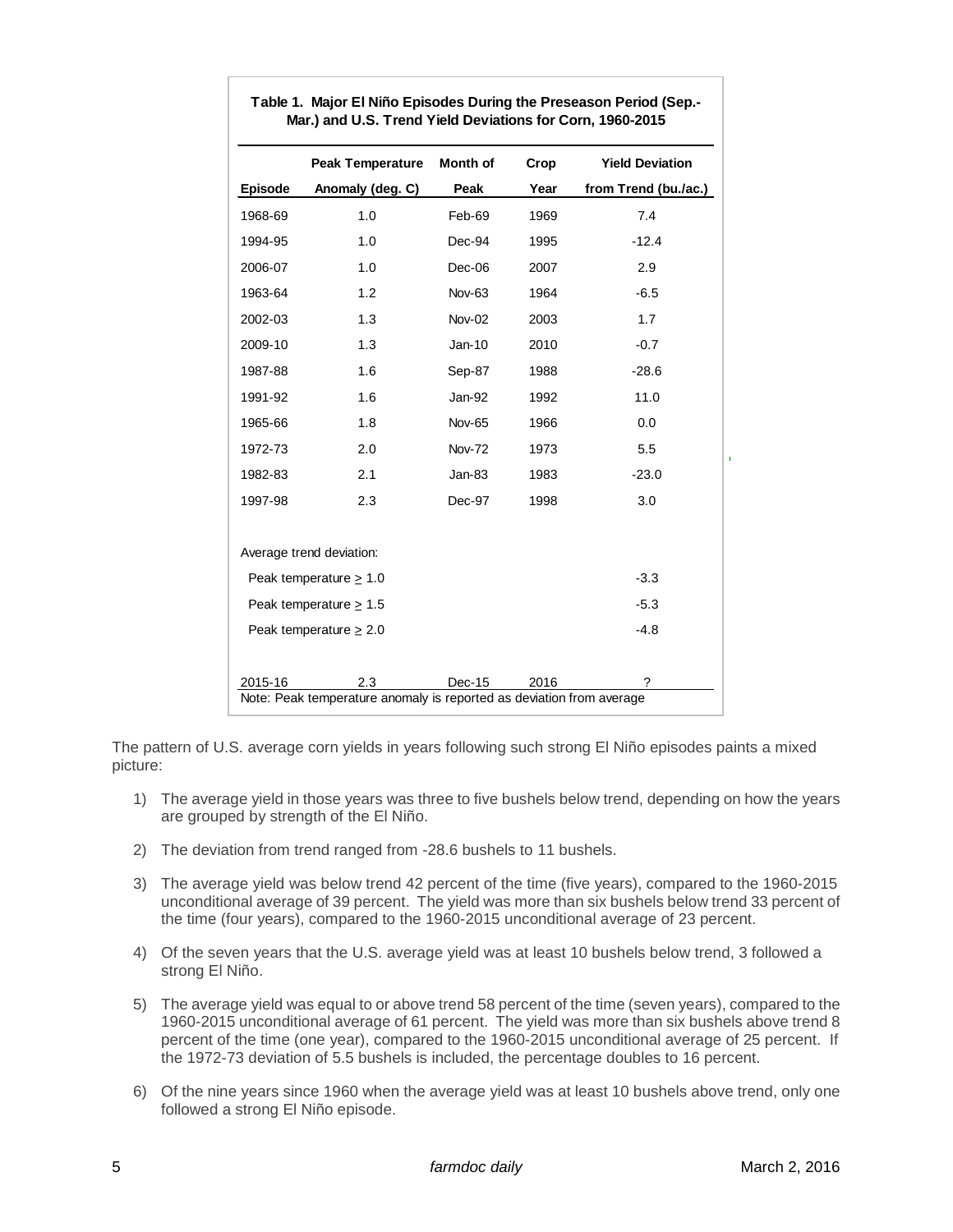7) In the three years with a peak temperature anomaly of at least  $2^{\circ}$ C, yield exceeded trend in two years by an average of 4.2 bushels, but was below trend by -23 bushels in one year. This suggests, in conditional terms, about a two-thirds chance of a normal crop in 2016 and a one-third chance of a very poor crop. Based on the 2016 trend estimate of 166.2 bushels, yield outcomes would range from 143.2 to 171.7 bushels per acre.

### **Implications**

With current U.S. and world corn supplies in some surplus, the size of the 2016 U.S crop will be very important in determining the direction of corn prices over the next year or more. With some increase in corn acreage anticipated, the U.S. average yield will become the focus of the corn market as the planting and growing season progresses. With planted acreage of 90 million acres, as suggested by USDA analysts, acreage harvested for grain would likely be near 82.5 million acres. An average yield near our calculated trend value of 166.2 bushels per acre would result in a crop near 13.712 billion bushels and likely keep corn supplies in a modest surplus for another year and keep prices near current levels.

We find that the history of corn yields conditioned on a strong El Niño episode, such as the one currently underway, does not provide a definitive indication of the direction or magnitude of the trend deviation to expect in 2016. However, that history does point to an "elevated" risk of the average yield being below trend when compared to the unconditional risk of a yield below trend. For example, in the three previous episodes that most closely resemble the current episode, yield exceeded trend in two years by an average of 4.2 bushels, but was below trend by -23 bushels in one year. Very little yield risk is reflected in the current price structure, and if recent years are a guide, the market will likely continue to take a "wait and see" attitude relative to corn yield expectations. This attitude becomes all the more interesting given that there is an additional historical tendency for extremely wet conditions in the Midwest during November and December to be followed by a higher than average incidence of corn yields below trend (*farmdoc daily*, [February 15, 2015\)](http://farmdocdaily.illinois.edu/2016/02/weather-market-for-corn-2016.html). Total November/December precipitation in the Midwest in 2015 was record high. In sum, we believe it is prudent to give serious consideration to managing the elevated risk of below-trend corn yields in 2016, despite the current market structure of prices.

*March 8, 2016 Note: The original version of this article published on March 2, 2016 incorrectly omitted 1968-69 as one of the major El Nino episodes occurring during the preseason September-March period. This corrected version of the article includes 1968-69 in the set of major El Nino episodes. None of the main conclusions in the original article are affected by this change.*

#### **References**

Good, D. ["Weekly Outlook: A Weather Market for Corn in 2016?"](http://farmdocdaily.illinois.edu/2016/02/weather-market-for-corn-2016.html) *farmdoc daily* (6):29, Department of Agricultural and Consumer Economics, University of Illinois at Urbana-Champaign, February 15, 2016.

Irwin, S., and D. Good. ["Forming Expectations for the 2015 U.S. Average Corn Yield: What Does History](http://farmdocdaily.illinois.edu/2015/02/expectations-for-2015-us-average-corn-yield.html)  [Teach Us?"](http://farmdocdaily.illinois.edu/2015/02/expectations-for-2015-us-average-corn-yield.html) *farmdoc daily* (5):36, Department of Agricultural and Consumer Economics, University of Illinois at Urbana-Champaign, February 26, 2015.

Irwin, S., D. Good, and M. Tannura. ["Early Prospects for 2009 Corn Yields in Illinois, Indiana, and Iowa.](http://www.farmdoc.illinois.edu/marketing/mobr/mobr_09-01/mobr_09-01.pdf)" Marketing and Outlook Brief 2009-01, Department of Agricultural and Consumer Economics, University of Illinois at Urbana-Champaign, June 2009.

NOAA/National Weather Service. "Cold & Warm Episodes by Season." Page last modified November 4, 2015, accessed March 2, 2016. [http://www.cpc.ncep.noaa.gov/products/analysis\\_monitoring/ensostuff/ensoyears.shtml](http://www.cpc.ncep.noaa.gov/products/analysis_monitoring/ensostuff/ensoyears.shtml)

Tannura, M., S. Irwin, and D. Good. ["Are Corn Trend Yields Increasing at a Faster Rate?"](http://www.farmdoc.illinois.edu/marketing/mobr/mobr_08-02/mobr_08-02.pdf) Marketing and Outlook Brief 2008-02, Department of Agricultural and Consumer Economics, University of Illinois at Urbana-Champaign, February 2008a.